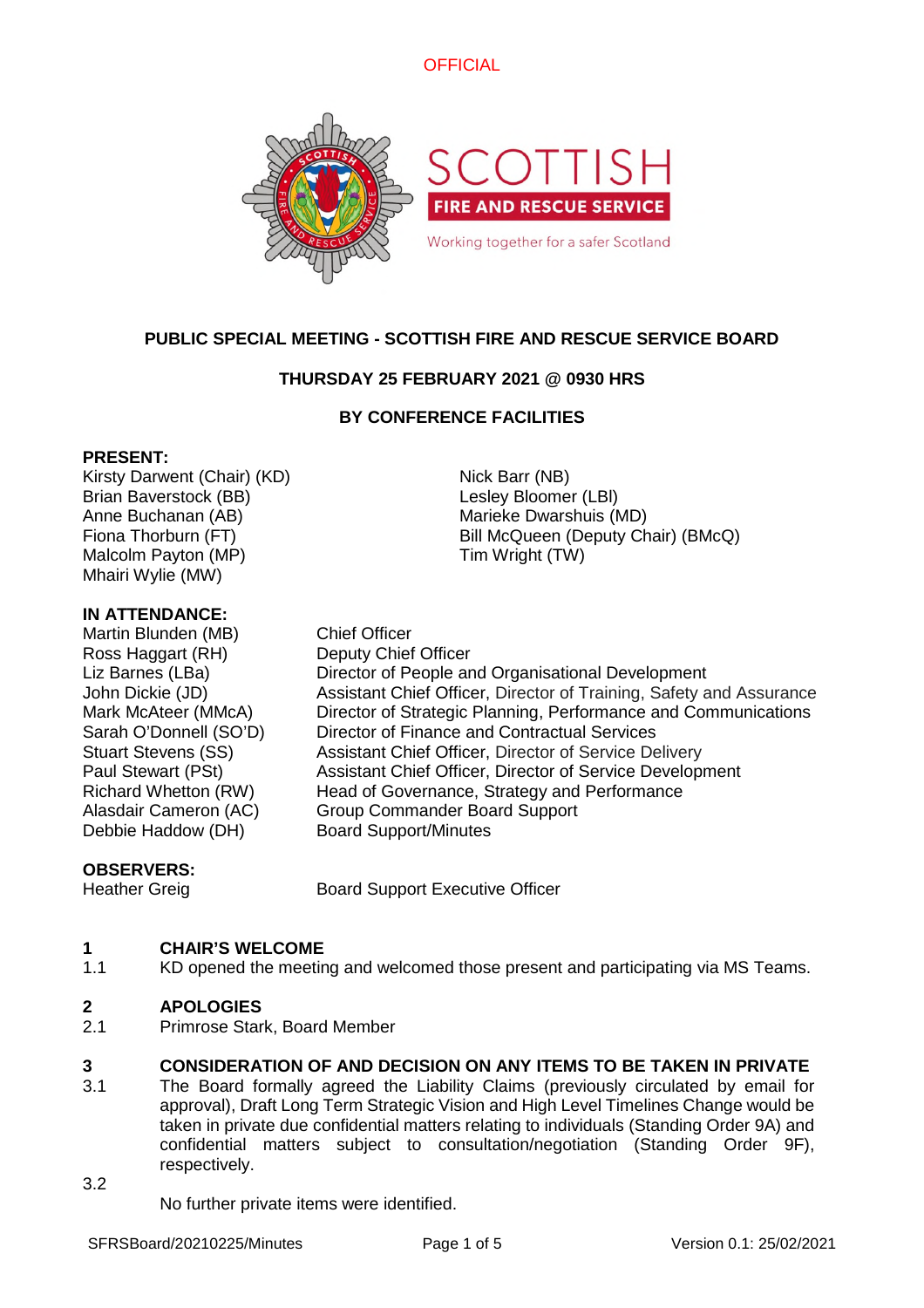#### **4 DECLARATION OF INTERESTS**

4.1 None.

#### **5 BUDGET STRATEGY 2021-22**

- 5.1 SO'D presented the Budget Strategy 2021-22 for approval. The Scottish Government's *Scottish Budget 2021/22* only covers the period of one financial year and may require further revision following the publication of the UK Government's budget on 3 March 2021. The following key areas were highlighted:
	- Draft SFRS budget 2021/22 increased from previous year by 2.8%.
	- In recognition of the continuing impact of COVID, budgets would be re-baselined on pre-COVID annual activities whilst taking cognisance of significant recovery elements would be required in identified areas.
	- Assumption of ring-fenced funding being provided for the Emergency Services Mobile Communications Programme (ESMCP) and the COP26 summit.
	- Recognition of the Scottish Public Sector Pay Policy (PSPP) (support staff pay) and continued involvement in UK-wide National Joint Council arrangements (uniformed staff pay).
	- Consumer Price Inflation (CPI) projections would be continually monitored and nonpay budgets set accordingly.
	- Three-year capital programme to be refreshed with firm proposals for 2021/22.
	- Continue to explore and maximise opportunities for co-location, as well as identifying and bidding for funding to support our SFRS Carbon Management Plan,
	- Future anticipated sale of both Maddison and Thornton sites.
	- Programme 2020/21 re-profiling, due to COVID, would be considered when setting the budget for the coming year.
	- Draft Capital budget (£32.5m) not sufficient to address the significant investment required in the medium to longer term.
- 5.2 The Board asked for clarity on the application of the Public Sector Pay Policy across all staff. SO'D noted that the PSPP does not apply to uniformed staff, however, the Service felt that the same level of uplift would be appropriate. The Service would use their influence within the NJC to seek an uplift in line with PSPP. It was noted that the NJC were commencing pay negotiation discussions with the Fire Brigade Union.
- 5.3 In relation to baselining, SO'D commented the challenges in estimating the current budget, requirement to identify an appropriate budget for the longer term and noted that further work was required to qualify catch up elements. SO'D reminded the Board that the financial monitoring reports contain details of any savings/costs incurred because of COVID as well as the net position.
- 5.4 The Board suggested that further consideration could be given to the Resource Strategy and potential efficiencies. SO'D indicated that going forward the Long-Term Vision and Service Delivery Model Programme (SDMP) agendas would offer a wider scope to develop a more strategic and longer term sustainable approach to the resource budget.

#### 5.5 **The Board approved the Budget Strategy 2021-22.**

#### **6** 6.1 **STAFF ENGAGEMENT PROCESS FOR THE DEVELOPMENT OF A LONG TERM STRATEGIC VISION FOR SFRS**

MMcA presented the Board with a report providing full thematic analysis of the feedback received from the staff engagement on the Scottish Fire and Rescue Service (SFRS) long-term strategic vision. The following key points were noted:

 Engaged with staff on what were the key issues facing the Service over the next 5- 10 years to allow them to influence and shape the long-term vision.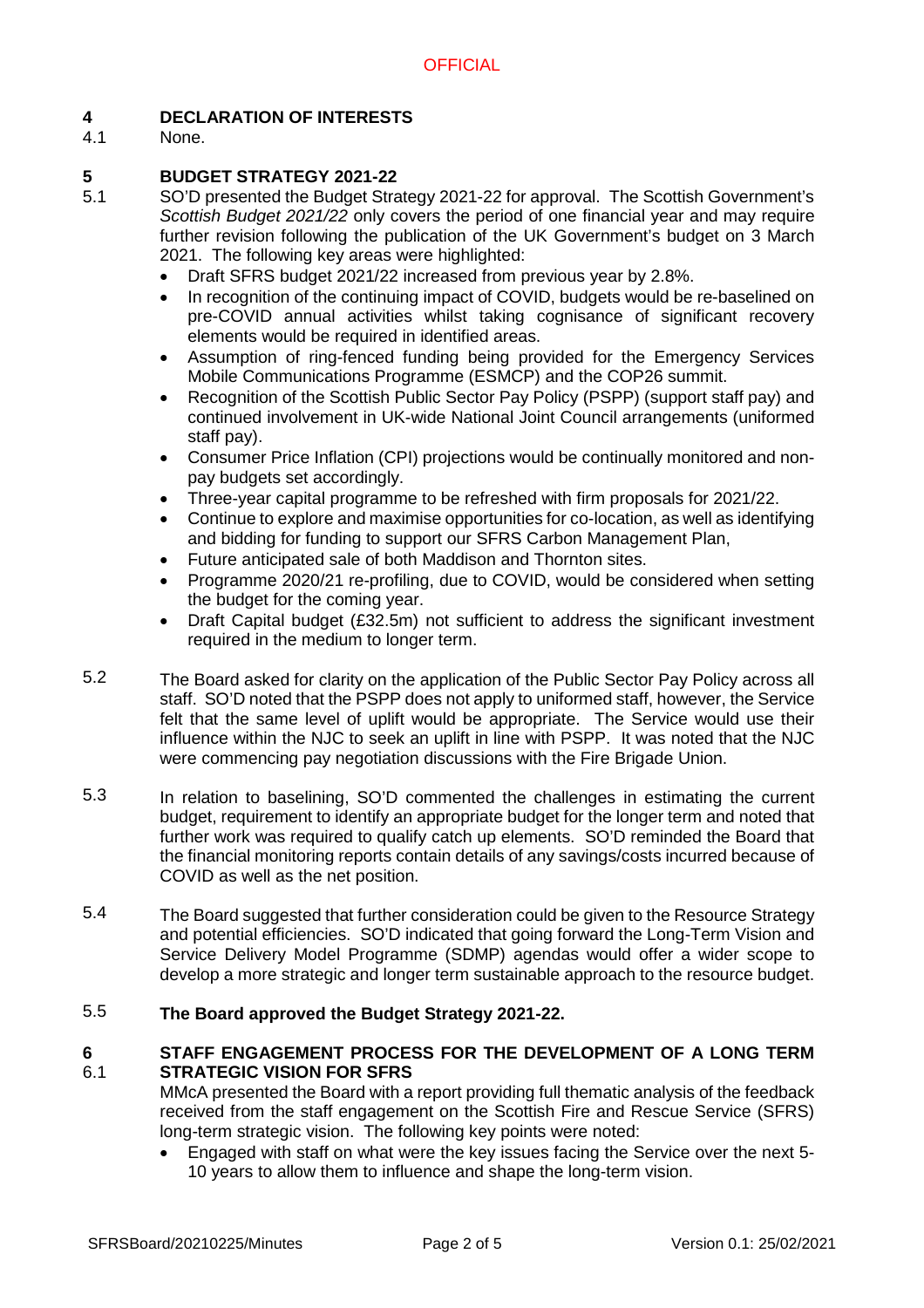## **OFFICIAL**

- Specific public engagement yet to be undertaken, however the Service are building on the previous public consultation carried out ie service transformation agenda. Intention to hold a public consultation exercise on the draft vision following the period of purdah, building on the previous public consultation carried out ie service transformation agenda.
- Extensive consultation undertaken on the Strategic Plan and Local Plans.
- Previous consultation had been on the themes of change and the public's perception has been used to shape the discussions/dialogue with staff.
- Reason for methodology being qualitative was to allow for an open response from staff without directing the conversation.
- Further staff engagement session with the vision to be scheduled, prior to public consultation, and would gather all quantitative data on the emerging vision.
- Engagement process commenced with 3 online leadership events for senior management (September 2020), independently facilitated workshops, staff survey and station-based staff feedback.
- Discussions focused on how the Service works and what the culture was rather than the future vision. 90% of staff answered that change was either important or very important. Key themes included the need for localisation and employment; strong support for working with Scottish Ambulance Services (SAS); need to get organisational basics right, remove unnecessary centralisation; need to clarify priorities; appropriate change management processes; creating capacity for change; greater utilisation of technology and support staff; change fatigue; modernising RVDS model.
- Intention to hold further staff engagement (You said, We did) approach prior to purdah and public consultation following purdah. Vision to be brought back to the Board for decision later in the year.
- 6.2 MB offered the Board his opinion on the consultation feedback and the outcomes of the focus groups including the tendency to focus on the individuals own area within the Service. MMcA noted that the purpose of the consultation and engagement was to begin discussions with staff to ensure they feel invested and fully involved in shaping the future vision of the Service.
- 6.3 In regard to OHCA response, MMcA noted that staff were fully aware of the benefits to local communities but there were still some reservations.
- 6.4 MMcA confirmed that Improvement Services facilitated the focus groups, which were constructed to ensure a balanced representation of roles, in order to provide an environment to encourage open discussion and exchange of views. MMcA to circulate the original report compiled by Improvement Services.

## **ACTION: MMcA**

6.5 MMcA to circulate copies of the Slido Polls results as contained within Appendix A. He noted that all background documents would be published online in due course.

### **ACTION: MMcA**

- 6.6 In regard to the concerns raised about promotions, training, division between staff and management. MMcA noted that these mirrored the issues raised through the staff survey. He noted that although these issues were raised, the results of the staff survey found that individual relationships with line managers were good and these issues may be due to the size of the organisation and perceptions. MMcA noted that staff wanted clarity on national policy/priorities/framework with the flexibility to make this work at a local community level to achieve local outcomes.
- 6.7 The Board stated thatl getting the basics ie processes, bureaucracy, etc, right was fundamental. MMcA noted that the People, Training, Finance and Assets (PTFA) project would create processes and systems that benefit the Service.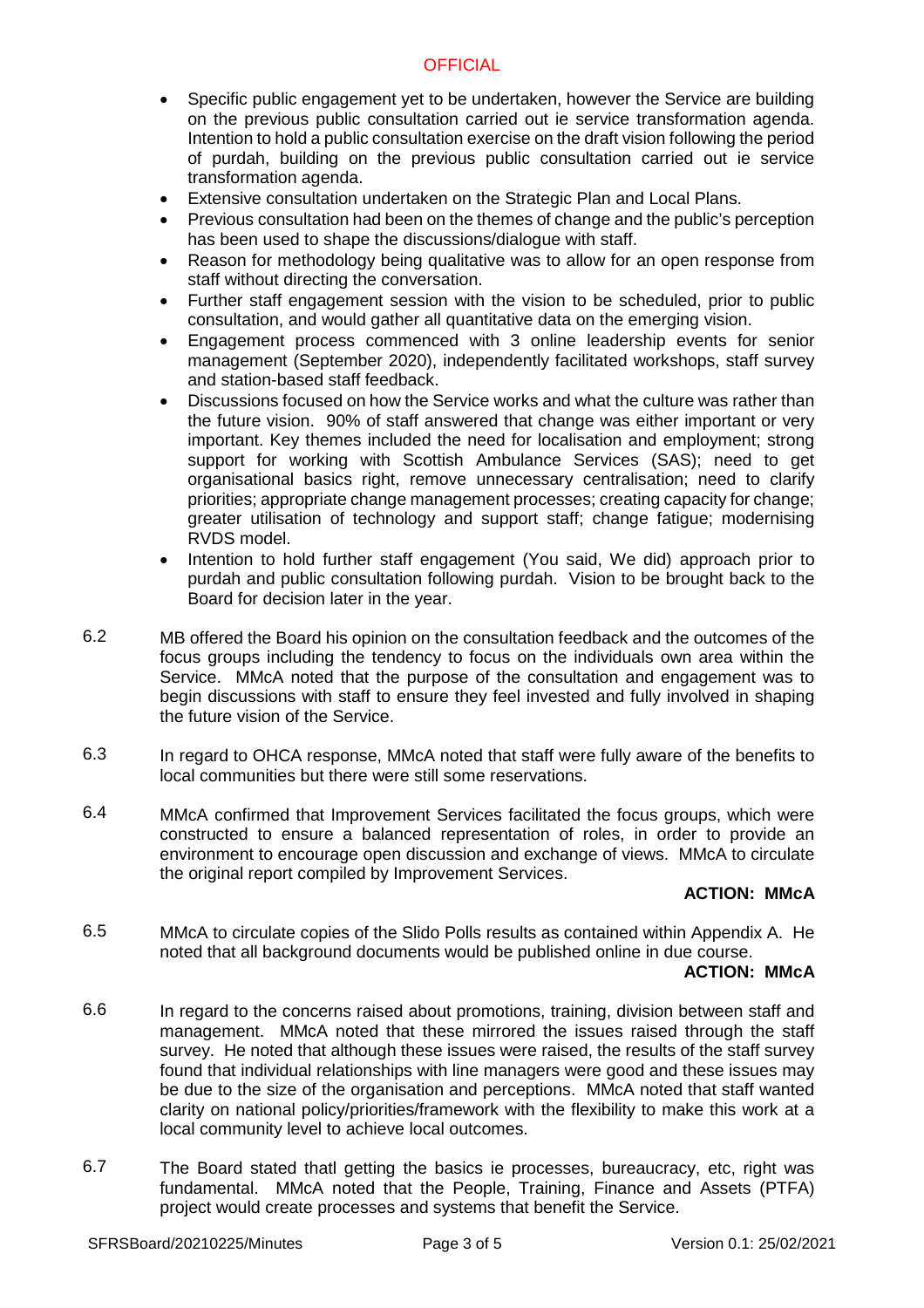## **OFFICIAL**

- 6.8 MB commented on the benefits from receiving staff feedback, ensuring clear communication on potential changes including the rationale, provide follow up on 'You Said, We Did' information, and the need to be consistent with our approach to staff engagement. MMcA noted that lessons have been learnt from previous engagement and also through various gateway reviews, these will be reflected in the approach moving forward.
- 6.9 The Board commented on the sense of constant change or no progress, noting that this primarily depends on the staffing groups but nevertheless both cause change fatigue. In reflection, the Service needs to more proactive to introduce and make changes.
- 6.10 A discussion took place on the importance of consistency of communication, creating an environment of trust and support, equipping managers to lead their teams and deliver the SFRS future vision. It was recognised that this would be a period of significant cultural change for the Service going forward.
- 6.11 MB informed the Board that the Annual Operating Plan would be further refined and the 3 areas of priority would be clearly communicated within the Service. It was noted that there should be clear communication on areas which were no longer a priority and therefore not being progressed further. The Service needs to be consistent in their approach and remain aligned at every stage.
- 6.12 MMcA reminded the Board that a Consolidated Local Plan Review Report would be presented to the March meeting. The report outlines the view of the communities and key partners on local plan engagement. MMcA agreed to discuss with MW (off table) the potential of individual's bias potentially affect the perception of their communities' views.
- 6.13 In relation to culture change, LBa stated that this was a key focus for the Service going forward. She commented on the positive responses within the recent Wellbeing survey on the level of support provided by the Service during this difficult period. The approach currently being rolled out to managers was that change is not a separate thing, change it is now the Service and staff would be engaged in all areas.
- 6.14 LBa reminded the Board of the significant changes made as to how the Service had worked over the past year and the potential to further refine and personalise this for individuals.
- 6.15 The Board asked how the Service could embed cultural change. LBa stated that this would be achieved through the formal route of Building the Future Together Programme and the more informal route of changing behaviours/practices, consistently repeated until they are naturally embedded.

#### 6.16 **The Board scrutinised the report.**

### **7 DATE OF NEXT MEETING**

- 7.1 The next meeting of the Board is scheduled to take place on Thursday 25 March 2021 at 1000 hrs.
- 7.2 There being no further matters to discuss in public, the meeting closed at 1105 hours.